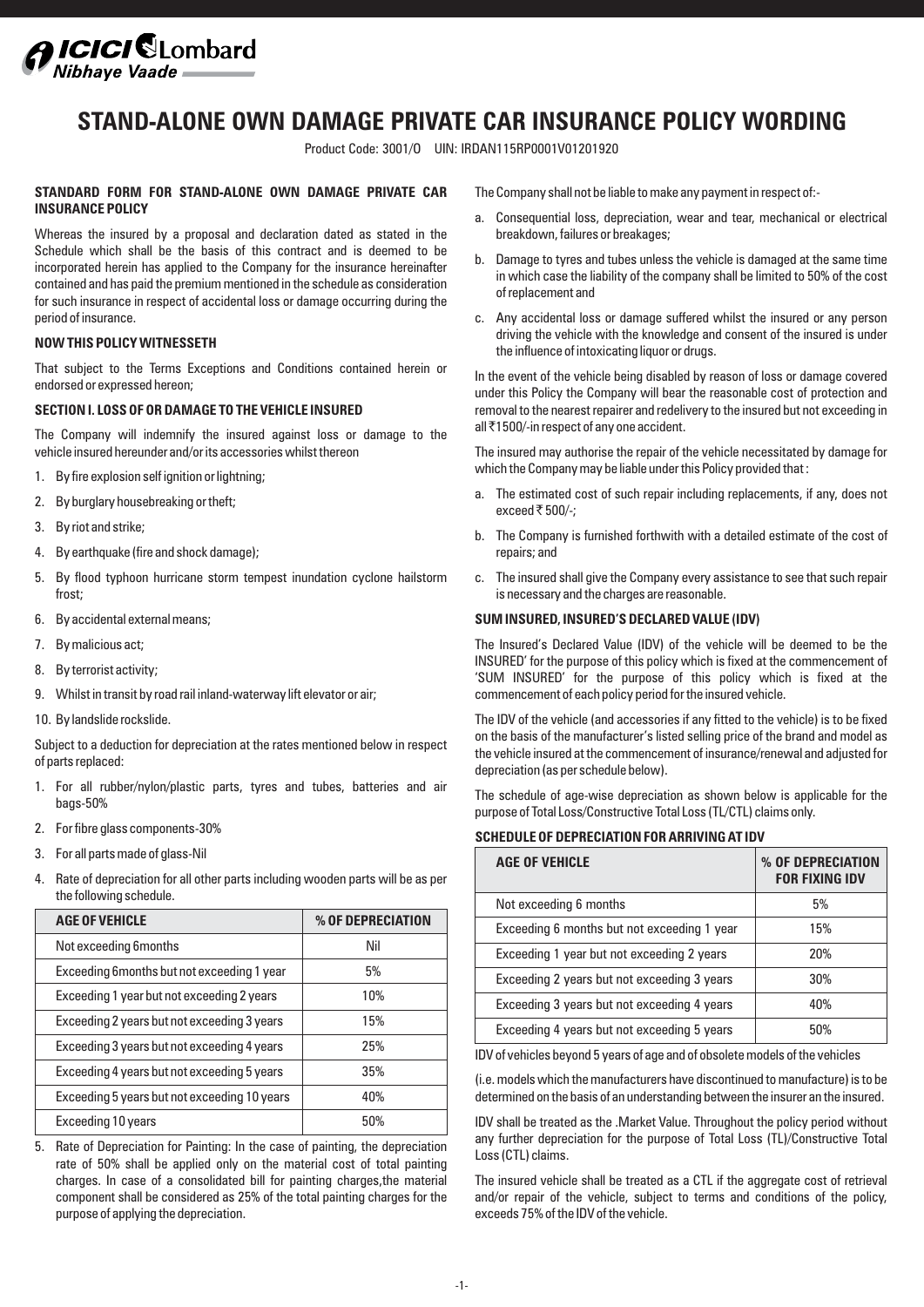# AVOIDANCE OF CERTAIN TERMS AND RIGHT OF RECOVERY

Nothing in this Policy or any endorsement hereon shall affect the right of any person indemnified by this Policy or any other person to recover an amount under or by virtue of the provisions of the Motor Vehicles Act. But the insured shall repay to the Company all sums paid by the Company which the Company would not have been liable to pay but for the said provisions.

## APPLICATION OF LIMITS OF INDEMNITY

In the event of any accident involving indemnity to more than one person any limitation by the terms of this Policy and/or of any Endorsement thereon of the amount of any indemnity shall apply to the aggregate amount of indemnity to all persons indemnified and such indemnity shall apply in priority to the insured.

## **GENERAL EXCEPTIONS**

(Applicable to all Sections of the Policy)

The Company shall not be liable under this Policy in respect of

- 1. Any accidental loss or damage and/or liability caused sustained or incurred outside the geographical area;
- 2. Any claim arising out of any contractual liability;
- 3. Any accidental loss damage and/or liability caused sustained or incurred whilst the vehicle insured herein is
	- a) Being used otherwise than in accordance with the .Limitations as to Use. or
	- b) Being driven by or is for the purpose of being driven by him/her in the charge of any person other than a Driver as stated in the Driver's Clause.
- 4. a) Any accidental loss or damage to any property whatsoever or any loss or expense whatsoever resulting or arising there from or any consequential loss
	- b) Any liability of whatsoever nature directly or indirectly caused by or contributed to by or arising from ionising radiations or contamination by radioactivity from any nuclear fuel or from any nuclear waste from the combustion of nuclear fuel. For the purpose of this exception combustion shall include any self-sustaining process of nuclear fission.
- 5. Any accidental loss or damage or liability directly or indirectly caused by or contributed to by or arising from nuclear weapons material.
- 6. Any accidental loss damage and/or liability directly or indirectly or proximately or remotely occasioned by contributed to by or traceable to or arising out of or in connection with war, invasion, the act of foreign enemies, hostilities or warlike operations (whether before or after declaration of war) civil war, mutiny rebellion, military or usurped power or by any direct or indirect consequence of any of the said occurrences and in the event of any claim hereunder the insured shall prove that the accidental loss damage and/or liability arose independently of and was in no way connected with or occasioned by or contributed to by or traceable to any of the said occurrences or any consequences thereof and in default of such proof, the Company shall not be liable to make any payment in respect of such a claim.

#### **DEDUCTIBLE**

The Company shall not be liable for each and every claim under Section -I (loss of or damage to the vehicle insured) of this Policy in respect of the deductible stated in the schedule.

#### **CONDITIONS**

This Policy and the Schedule shall be read together and any word or expression to which a specific meaning has been attached in any part of this Policy or of the Schedule shall bear the same meaning wherever it may appear.

1. Notice shall be given in writing to the Company immediately upon the occurrence of any accidental loss or damage in the event of any claim and thereafter the insured shall give all such information and assistance as the Company shall require. Every letter claim writ summons and/or process or copy thereof shall be forwarded to the Company immediately on receipt by the insured. Notice shall also be given in writing to the Company immediately the insured shall have knowledge of any impending prosecution, inquest or fatal inquiry in respect of any occurrence which may give rise to a claim under this Policy. In case of theft or criminal act which may be the subject of a claim under this Policy the insured shall give immediate notice to the police and cooperate with the Company in securing the conviction of the offender.

Wherever details pertaining to any incident which results in a claim, are conveyed by the insured to the insurer after reasonable period, insured shall provide the reasons of such delay to the insurer and insurer may on analysis of reasons provided by insured, condone the delay in intimation of claim or delay in providing the required information/documents to the insurer.

- 2. No ad mission offer promise payment or indemnity shall be made or given by or on behalf of the insured without the written consent of the Company which shall be entitled if it so desires to take over and conduct in the name of the insured the defence or settlement of any claim or to prosecute in the name of the insured for its own benefit any claim for indemnity or otherwise and shall have full discretion in the conduct of any proceedings or in the settlement of any claim and the insured shall give all such information and assistance as the Company may require.
- 3. The Company may at its own option repair reinstate or replace the vehicle or part thereof and/or its accessories or may pay in cash the amount of the loss or damage and the liability of the Company shall not exceed:
	- a) For total loss/constructive total loss of the vehicle-the Insured's Declared Value (IDV) of the vehicle (including accessories thereon) as specified in the Schedule less the value of the wreck.
	- b) For partial losses, i.e. losses other than Total Loss/Constructive Total Loss of the vehicle actual and reasonable costs of repair and/or replacement of parts lost/damaged subject to depreciation as per limits specified.
- 4. The insured shall take all reasonable steps to safeguard the vehicle from loss or damage and to maintain it in efficient condition and the Company shall have at all times free and full access to examine the vehicle or any part thereof or any driver or employee of the insured. In the event of any accident or breakdown, the vehicle shall not be left unattended without proper precautions being taken to prevent further damage or loss and if the vehicle be driven before the necessary repairs are effected any extension of the damage or any further damage to the vehicle shall be entirely at the insured's own risk.
- 5. The Company may cancel the policy by sending seven days notice by recorded delivery to the insured at insured's last known address and in such event will return to the insured the premium paid less the pro rata portion thereof for the period the Policy has been in force or the policy may be cancelled at any time by the insured on seven days. notice by recorded delivery and provided no claim has arisen during the currency of the policy, the insured shall be entitled to a return of premium less premium at the Company's Short Period rates for the period the Policy has been in force. Return of the premium by the company will be subject to retention of the minimum premium of  $\overline{\tau}$ 100/- (or  $\overline{\tau}$  25/-in respect of vehicles specifically designed/modified for use by blind/handicapped/ mentally challenged persons) per year. Where the ownership of the vehicle is transferred, the policy cannot be cancelled unless evidence that the vehicle is insured elsewhere is produced.
- 6. If at the time of occurrence of an event that gives rise to any claim under this policy there is in existence any other insurance covering the same liability, the Company shall not be liable to pay or contribute more than its ratable proportion of any compensation, cost or expense.
- 7. If any dispute or difference shall arise as to the quantum to be paid under this policy (liability being otherwise admitted), such difference shall independent of all other questions be referred to the decision of a sole arbitrator to be appointed in writing by the parties to the dispute or if they cannot agree upon a single arbitrator within 30 days of any party invoking Arbitration, the same shall be referred to a panel of three arbitrators comprising two arbitrators one to be appointed by each of the parties to the dispute/difference, and a third arbitrator to be appointed by such two arbitrators who shall act as the presiding arbitrator and Arbitration shall be conducted under and in accordance with the provisions of the Arbitration and Conciliation Act, 1996.

It is clearly agreed and understood that no difference or dispute shall be referable to Arbitration as hereinbefore provided, if the Company has disputed or not accepted liability under or in respect of this policy.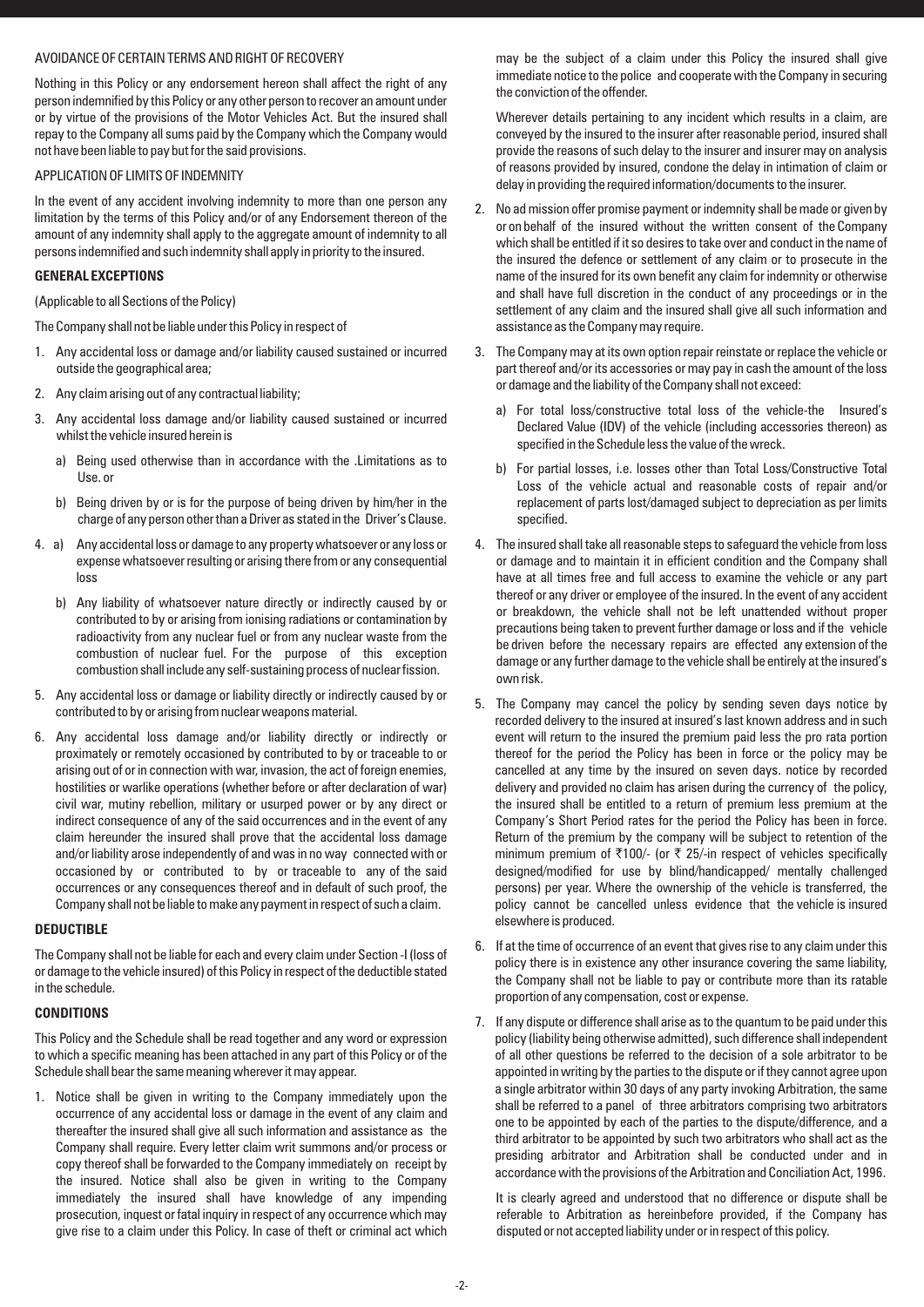It is hereby expressly stipulated and declared that it shall be condition precedent to any right of action or suit upon this policy that the award by such arbitrator/arbitrators of the amount of the loss or damage shall be first obtained.

It is also hereby further expressly agreed and declared that if the Company shall disclaim liability to the insured for any claim hereunder and such claim shall not, within twelve calendar months from the date of such disclaimer have been made the subject matter of a suit in a court of law, then the claim shall for all purposes be deemed to have been abandoned and shall not thereafter be recoverable hereunder.

- 8. The due observance and fulfillment of the terms, conditions and endorsements of this Policy in so far as they relate to anything to be done or complied with by the insured and the truth of the statements and answers in the said proposal shall be conditions precedent to any liability of the Company to make any payment under this Policy.
- 9. In the event of the death of the sole insured, this policy will not immediately lapse but will remain valid for a period of three months from the date of the death of insured or until the expiry of this policy (whichever is earlier). During the said period, legal heir(s) of the insured to whom the custody and use of the Motor Vehicle passes may apply to have this Policy transferred to the name(s) of the heir(s) or obtain a new insurance policy for the Motor Vehicle. Where such legal heir(s) desire(s) to apply for transfer of this policy or obtain a new policy for the vehicle such heir(s) should make an application to the Company accordingly within the aforesaid period. All such applications should be accompanied by:
	- a. Death Certificate in respect of the insured
	- b. Proof of title to the vehicle Original Policy.

#### **NO CLAIM BONUS :**

No Claim Bonus, wherever applicable, will be as per the following table,

| <b>ALL TYPES OF VEHICLES</b>                                                      | % OF DISCOUNT ON<br><b>OWN DAMAGE PREMIUM</b> |
|-----------------------------------------------------------------------------------|-----------------------------------------------|
| No claim made or pending during the<br>preceding full year of insurance           | 20%                                           |
| No claim made or pending during the<br>preceding 2 consecutive years of insurance | 25%                                           |
| No claim made or pending during the<br>preceding 3 consecutive years of insurance | 35%                                           |
| No claim made or pending during the<br>preceding 4 consecutive years of insurance | 45%                                           |
| No claim made or pending during the<br>preceding 5 consecutive years of insurance | 50%                                           |

Sunset Clause : If at the renewal falling due any time between 1st July 2002 and 30th June 2003, both days inclusive, (after completion of the full policy period of 12 months) an insured becomes entitled to an NCB of 55% or 65% in terms of the Tariff prevailing prior to 1st July 2002, the entitlement of such higher percentage of NCB will remain protected for all subsequent renewals till a claim arises under the policy, in which case the NCB will revert to 'Nil' at the next renewal. Thereafter, NCB if any earned, will be in terms of the above table.

## **INDIA MOTOR TARIFF – ENDORSEMENTS**

#### **IMT. 1. Extension of Geographical Area**

In consideration of the payment of an additional premium of ` ....................it is hereby understood and agreed that notwithstanding anything contained in this Policy to the contrary the Geographical Area in this Policy shall from the  $...$ / $...$ / $...$  to the  $...$ / $...$ / $...$ .....(both days inclusive) be deemed to include.\*

It is further specifically understood and agreed that such geographical extension excludes cover for damage to the vehicle insured/ injury to its occupants/third party liability in respect of the vehicle insured during sea voyage/air passage for the purpose of ferrying the vehicle insured to the extended geographical area.

Subject otherwise to the terms exceptions conditions and limitations of this Policy.

NOTE : Insert Nepal/ Sri Lanka/Maldives/Bhutan/ Pakistan/Bangladesh as the case may be.

# **IMT. 2. AGREED VALUE CLAUSE (APPLICABLE ONLY TO VINTAGE CARS)**

It is hereby declared and agreed that in case of TOTAL LOSS/CONSTRUCTIVE TOTAL LOSS of the Vintage Car insured hereunder due to a peril insured against, the amount payable will be the Insured's Declared Value (IDV) of the vehicle as mentioned in the Policy without deduction of any depreciation.

It is further declared and agreed that in case of partial loss to the vehicle, depreciation on parts replaced will be as stated in Section I of the Policy.

Subject otherwise to the terms exceptions conditions and limitations of this Policy.

## **IMT. 3. TRANSFER OF INTEREST**

It is hereby understood and agreed that as from ...../...../......... the interest in the policy is transferred to and vested in .......of ....... carrying on or engaged in the business or profession of ...... who shall be deemed to be the insured and whose proposal and declaration dated ....../........./............. shall be deemed to be incorporated in and to be the basis of this contract.

Provided always that for the purpose of the No Claim Bonus, no period during which the interest in this policy has been vested in any previous Insured shall accrue to the benefit of.

Subject otherwise to the terms exceptions conditions and limitations of this policy.

## **IMT. 4. Change of Vehicle**

It is hereby understood and agreed that as from ....../........../................ the vehicle bearing Registration Number ...... is deemed to be deleted from the Schedule of the Policy and the vehicle with details specified hereunder is deemed to be included therein:

| Regd | Engine/<br>No.   Chassis No. | Make | Type of<br>Body | C.C. | Year of | Seating Capacity IDV<br>Manufacture Including Driver |  |
|------|------------------------------|------|-----------------|------|---------|------------------------------------------------------|--|
|      |                              |      |                 |      |         |                                                      |  |
|      |                              |      |                 |      |         |                                                      |  |
|      |                              |      |                 |      |         |                                                      |  |

In consequence of this change, an extra/refund premium of  $\bar{\tau}$  ............ is charged/allowed to the insured. Subject otherwise to the terms exceptions conditions and limitations of this Policy.

## **IMT. 5. HIRE PURCHASE AGREEMENT**

It is hereby understood and agreed that ................... (hereinafter referred to as the Owners) are the Owners of the vehicle insured and that the vehicle insured is subject of an Hire Purchase Agreement made between the Owners on the one part and the insured on the other part and it is further understood and agreed that the Owners are interested in any monies which but for this Endorsement would be payable to the insured under this policy in respect of such loss or damage to the vehicle insured as cannot be made good by repair and/or replacement of parts and such monies shall be paid to the Owners as long as they are the Owners of the vehicle insured and their receipt shall be a full and final discharge to the insurer in respect of such loss or damage.

It is further declared and agreed that for the purpose of the Personal Accident Cover for the owner-driver granted under this policy, the insured named in the policy will continue to be deemed as the owner-driver subject to compliance of provisions of the policy relating to this cover.

Save as by this Endorsement expressly agreed nothing herein shall modify or affect the rights and liabilities of the insured or the insurer respectively under or in connection with this Policy. Subject otherwise to the terms exceptions conditions and limitations of this policy.

## **IMT. 6. LEASE AGREEMENT**

It is hereby understood and agreed that .............. (hereinafter referred to as the Lessors) are the Owners of the vehicle insured and that the vehicle insured is the subject of a Lease Agreement made between the Lessor on the one part and the insured on the other part and it is further understood and agreed that the Lessors are interested in any monies which but for this Endorsement would be payable to the insured under this policy in respect of such loss or damage to the vehicle insured as cannot be made good by repair and/or replacement of parts and such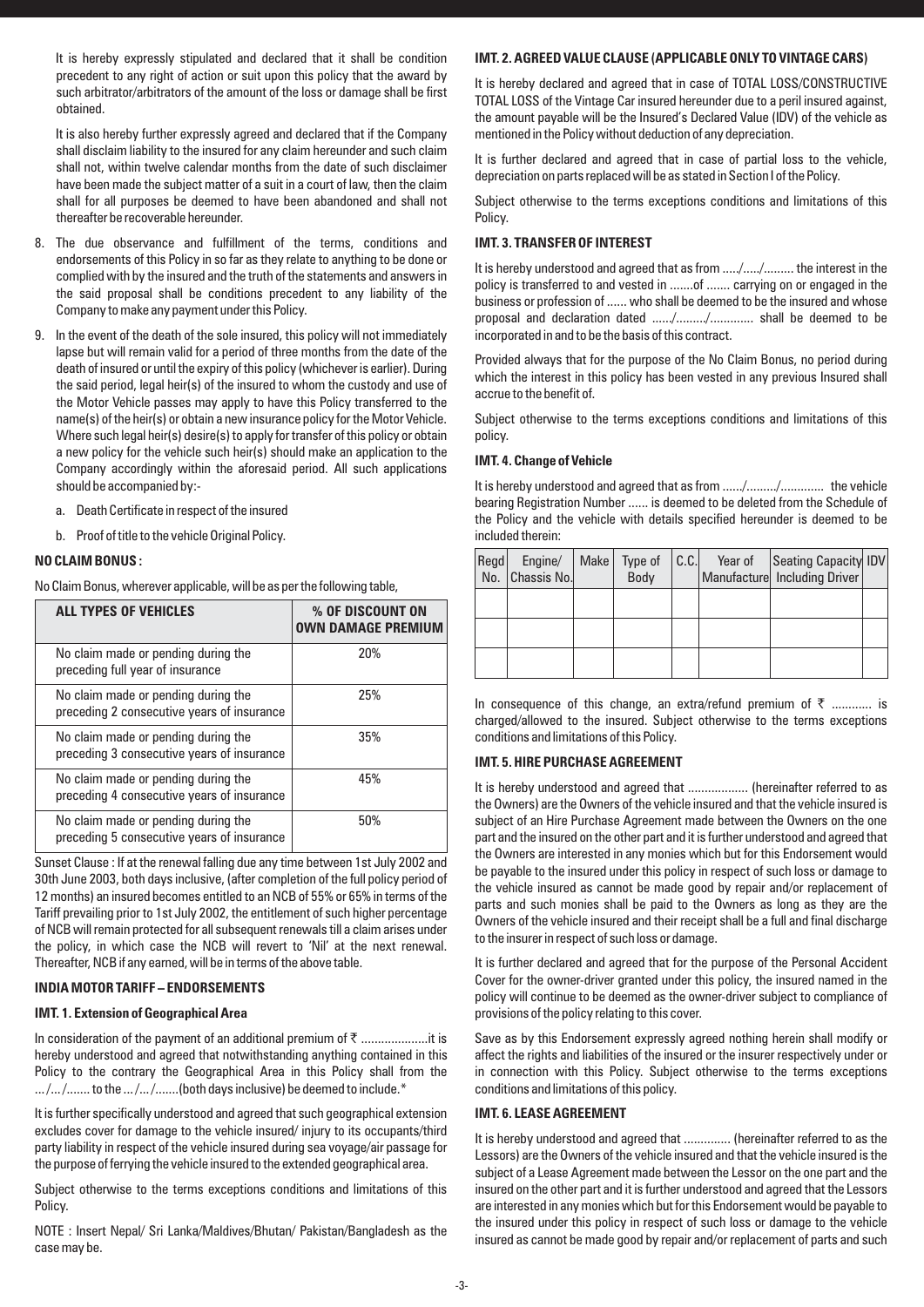monies shall be paid to the Lessors as long as they are the Owners of the vehicle insured and their receipt shall be a full and final discharge to the insurer in respect of such loss or damage. It is also understood and agreed that notwithstanding any provision in the Leasing Agreement to the contrary, this policy is issued to the insured namely ...... as the principal party and not as agent or trustee and nothing herein contained shall be construed as constituting the insured an agent or trustee for the Lessors or as an assignment (whether legal or equitable) by the insured to the Lessors, of his rights benefits and claims under this policy and further nothing herein shall be construed as creating or vesting any right in the Owner/Lessor to sue the insurer in any capacity whatsoever for any alleged breach of its obligations hereunder.

It is further declared and agreed that for the purpose of the Personal Accident Cover for the owner-driver granted under this policy, the insured named in the policy will continue to be deemed as the owner-driver subject to compliance of provisions of the policy relating to this cover.

Save as by this Endorsement expressly agreed nothing herein shall modify or affect the rights and liabilities of the insured or the insurer respectively under or in connection with this Policy. Subject otherwise to the terms exceptions conditions and limitations of this policy.

## **IMT. 7. Vehicles subject to Hypothecation Agreement**

It is hereby declared and agreed that the vehicle insured is pledged to/hypothecated with................... (hereinafter referred to as the Pledgee) and it is further understood and agreed that the Pledgee is interested in any monies which but for this Endorsement would be payable to the insured under this policy in respect of such loss or damage to the vehicle insured as cannot be made good by repair and/or replacement of parts and such monies shall be paid to the Pledgee as long as they are the Pledgee of the vehicle insured and their receipt shall be a full and final discharge to the insurer in respect of such loss or damage.

It is further declared and agreed that for the purpose of the Personal Accident Cover for the owner-driver granted under this policy, the insured named in the policy will continue to be deemed as the owner-driver subject to compliance of provisions of the policy relating to this cover.

Save as by this Endorsement expressly agreed that nothing herein shall modify or affect the rights or liabilities of the Insured or the Insurer respectively under or in connection with this Policy or any term, provision or condition thereof.

Subject otherwise to the terms exceptions conditions and limitations of this policy.

## **IMT. 8. DISCOUNT FOR MEMBERSHIP OF RECOGNISED AUTOMOBILE ASSOCIATIONS (PRIVATE CARS AND MOTORISED TWO WHEELERS ONLY)**

It is hereby understood and agreed that in consideration of insured's membership of ......\*\* a discount in premium of ₹ .......................\* is allowed to the insured hereunder from .../.../.......

It is further understood and agreed that if the insured ceases to be a member of the above mentioned association during the currency of this Policy the insured shall immediately notify the insurer accordingly and refund to the insurer a proportionate amount of the discount allowed on this account for the unexpired period of the cover.

Subject otherwise to the terms exceptions conditions and limitations of the policy

\* For full policy period, the full tariff discount to be inserted. For mid-term membership, prorata proportion of the tariff discount for the unexpired policy period is to be inserted.

\*\* Insert name of the concerned Automobile Association.

# **IMT. 9. DISCOUNT FOR VINTAGE CARS (Applicable to Private Cars only)**

It is hereby understood and agreed that in consideration of the insured car having been certified as a Vintage Car by the Vintage and Classic Car Club of India, a discount of ` ......................\* is allowed to the insured from ......../......... /...........

Subject otherwise to the terms exceptions conditions and limitations of the policy

\*Amount calculated as per tariff provision is to be inserted. For mid-term certification as Vintage Car pro-rata proportion of tariff discount for the unexpired period is to be inserted.

## **IMT. 10. INSTALLATION OF ANTI-THEFT DEVICE (Not applicable to Motor Trade Policies)**

In consideration of certification by .......\* that an Anti-Theft device approved by Automobile Research Association of India (ARAI), Pune has been installed in the vehicle insured herein a premium discount of  $\bar{\tau}$ ...................................\*\* is hereby allowed to the insured.

It is hereby understood and agreed that the insured shall ensure at all times that this Anti-theft device installed in the vehicle insured is maintained in efficient condition till the expiry of this policy. Subject otherwise to the terms, exceptions, conditions and limitations of the policy

The name of the certifying Automobile Association is to be inserted.

\*\* Premium discount calculated as per tariff provision is to be inserted. For midterm certification of installation of Anti Theft device pro-rata proportion of tariff discount for the unexpired period is to be inserted.

## **IMT. 11. A. VEHICLES LAID UP ( Lay up period declared )**

Notwithstanding anything to the contrary contained herein it is hereby understood and agreed that from ........ /......... /........... to ........ /......... /........... the vehicle insured is laid up in garage and not in use and during this period all liability of the insurer under this policy in respect of the vehicle insured is suspended SAVE ONLY IN RESPECT OF LOSS OR DAMAGE TO THE SAID VEHICLE CAUSED BY FIRE EXPLOSION SELF-IGNITION OR LIGHTNING OR BURGLARY, HOUSEBREAKING, THEFT OR RIOT STRIKE MALICIOUS DAMAGE TERRORISM OR STORM TEMPEST FLOOD INUNDATION OR EARTHQUAKE

PERILS, in consideration whereof

- 1. # The insurer will deduct from the next renewal premium the sum of `..........................\* and the No Claim Bonus (if any) shall be calculated on the next renewal premium after deduction of such sum.
- 2. # The period of insurance by this policy is extended to ........ /......... /.......... in view of the payment of an additional premium of `...............................\*\*

Subject otherwise to the terms exceptions conditions and limitations of this policy.

- NB.1.  $\#$  To delete (a) or (b) as per option exercised by the insured.
- NB.2. \*The proportionate full policy premium for the period of lay up less the proportionate premium for the Fire and/or Theft risks for the lay up periods is to be inserted.
- NB.3<sup>\*\*</sup> The proportionate premium required for Fire and/or Theft cover for the vehicle for the laid up period is to be inserted.
- NB.4. In case of Liability Only Policies the words in CAPITALS should be deleted.
- NB.5. In case of policies covering Liability Only and
- 1. Fire risks, the words 'BURGLARY HOUSEBREAKING OR THEFT' are to be deleted;
- 2. Theft risks, the words 'FIRE EXPLOSION SELF IGNITION OR LIGHTNING' are to be deleted.
- 3. Fire and Theft risks no part of the words in capitals are to be deleted.

#### **IMT. 11. B. VEHICLES LAID UP ( Lay up period not declared )**

Notwithstanding anything to the contrary contained herein it is hereby understood and agreed that as from ........ /......... /........... the vehicle no. ........... insured hereunder is laid up in garage and not in use and liability of the insurer under this policy in respect of the said vehicle is suspended SAVE ONLY IN RESPECT OF LOSS OR DAMAGE TO THE SAID VEHICLE CAUSED BY FIRE EXPLOSION SELF-IGNITION OR LIGHTNING OR BURGLARY, HOUSEBREAKING, THEFT OR RIOT STRIKE MALICIOUS DAMAGE TERRORISM OR STORM TEMPEST FLOOD INUNDATION OR EARTHQUAKE PERILS.

Subject otherwise to the terms exceptions conditions and limitations of this Policy.

- NB.1. In case of Liability Only Policies the words in CAPITALS should be deleted.
- NB.2. In case of policies covering Liability Only and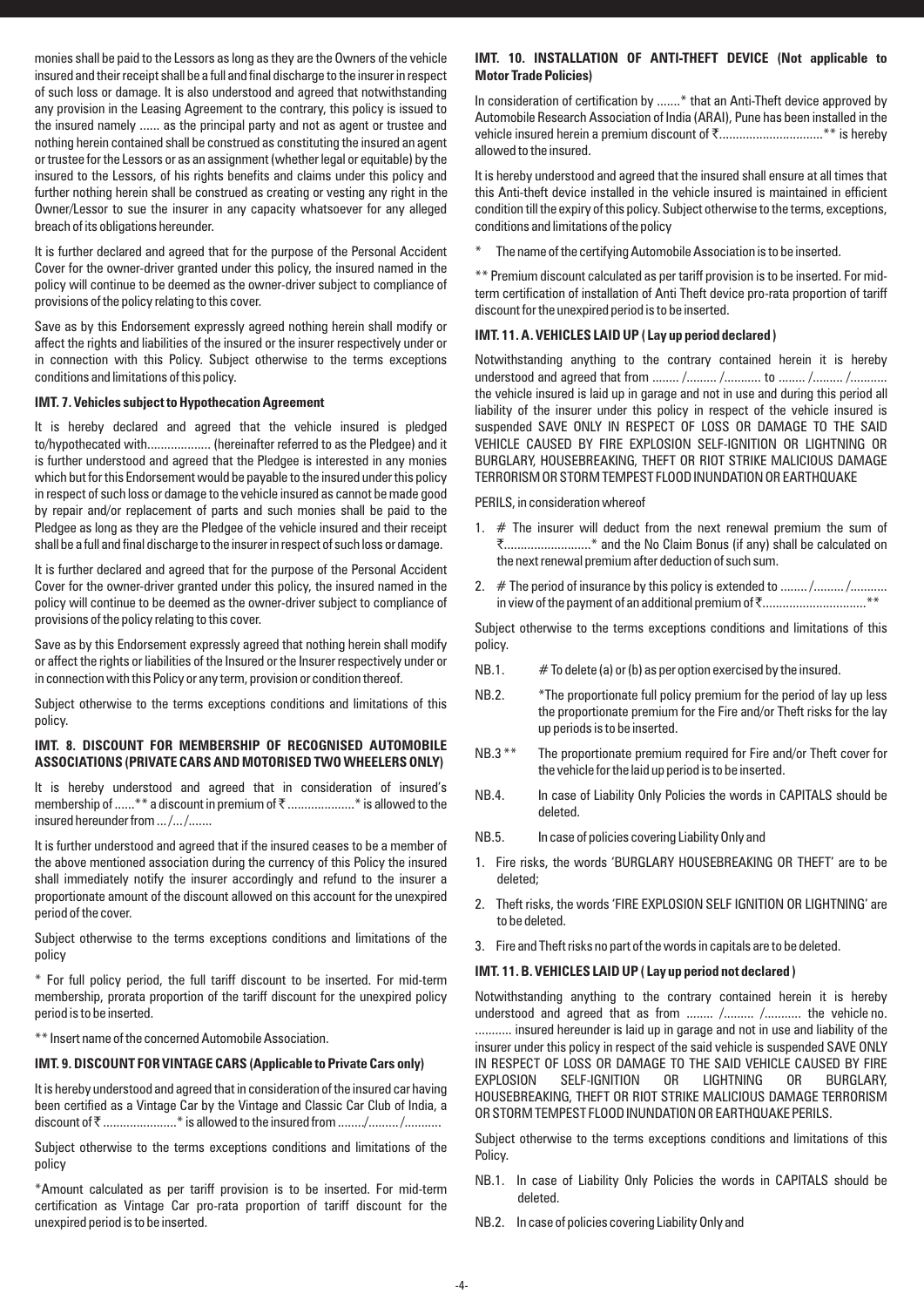- 1. Fire risks, the words 'BURGLARY HOUSEBREAKING OR THEFT' are to be deleted;
- 2. Theft risks, the words 'FIRE EXPLOSION SELF IGNITION OR LIGHTNING' are to be deleted.
- 3. Fire and Theft risks no part of the words in capitals are to be deleted.

## **IMT.11. C. TERMINATION OF THE UNDECLARED PERIOD OF VEHICLE LAID UP**

It is hereby understood and agreed that the insurance by this Policy in respect of vehicle no. ..... insured hereunder is reinstated in full from ........ /......... /........... and the Endorsement IMT 11(B) attaching to this policy shall be deemed to be cancelled. It is further agreed that in consideration of the period during which the vehicle no. ......... has been out of use

- 1.  $#$  The insurer will deduct from the next renewal premium the sum of `.........................\* and the No Claim Bonus (if any) shall be calculated on the next renewal premium after deduction of such sum.
- 2.  $#$  The period of insurance by this policy is extended to  $\dots/\dots/\dots$  in view of the payment of an additional premium of `...............................\*\*

Subject otherwise to the terms exceptions conditions and limitations of this policy.

- $NB.1. #$  To delete (a) or (b) as per option exercised by the insured.
- NB.2. \* The proportionate full policy premium for the period of lay up less the proportionate premium for the Fire a nd /or Theft risks for the lay up periods is to be inserted.
- NB.3<sup>\*\*</sup> The proportionate premium required for Fire and/or Theft cover for the vehicle for the laid-up period is to be inserted.

## **IMT. 12. DISCOUNT FOR SPECIALLY DESIGNED/MODIFIED VEHICLES FOR THE BLIND, HANDICAPPED AND MENTALLY CHALLENGED PERSONS.**

Notwithstanding anything to the contrary contained in the policy it is hereby understood and agreed that the vehicle insured being specially designed

/modified for use of blind, handicapped and mentally challenged persons and suitable endorsement to this effect having been incorporated in the Registration Book by the Registering Authority, a discount of 50% on the Own Damage premium for the vehicle insured is hereby allowed to the insured.

Subject otherwise to the terms exceptions conditions and limitations of the policy.

## **IMT. 13. USE OF VEHICLE WITHIN INSURED'S OWN PREMISES**

(Applicable to all classes except as otherwise provided in the tariff)

It is hereby understood and agreed that the insurer shall not be liable in respect of the vehicle insured while the vehicle is being used elsewhere than in the insured's premises except where the vehicle is specifically required for a mission to fight a fire.

For the purposes of this endorsement 'Use confined to own premises' shall mean use only on insured's premises to which public have no general right of access.

#### **IMT. 19. COVER FOR VEHICLES IMPORTED WITHOUT CUSTOMS DUTY**

Notwithstanding anything to the contrary contained in this policy it is hereby understood and agreed that in the event of loss or damage to the vehicle insured and/or its accessories necessitating the supply of a part not obtainable from stocks held in the country in which the vehicle insured is held for repair or in the event of the insurer exercising the option under ...., \* to pay in cash the amount of the loss or damage the liability of the insurer in respect of any such part shall be limited to :-

- 1. a) The price quoted in the latest catalogue or the price list issued by the Manufacturer or his Agent for the country in which the vehicle insured is held for repair less depreciation applicable; OR
	- b) If no such catalogue or price list exists the price list obtaining at the Manufacturer's Works plus the reasonable cost of transport otherwise than by air to the country in which the vehicle insured is held for repair and the amount of the relative import duty less depreciation applicable under the Policy; and

2. The reasonable cost of fitting such parts.

Subject otherwise to the terms conditions limitations and exceptions of this Policy.

\*Insert 'Condition 3' in the case of the Private Car and Motorsied Two Wheeler Policies and 'Condition 4' in the case of Commercial Vehicles Policy.

#### **IMT. 22. COMPULSORY DEDUCTIBLE**

(Applicable to Private Cars, three wheelers rated as private cars, all motorized two wheelers, taxis, private car type vehicle plying for public/private hire, private type taxi let out on private hire)

Notwithstanding anything to the contrary contained in the policy it is hereby understood and agreed that the insured shall bear under Section 1 of the policy in respect of each and every event (including event giving rise to a total loss/constructive total loss) the first `.............................\* (or any less expenditure which may be incurred) of any expenditure for which provision has been made under this policy and/or of any expenditure by the insurer in the exercise of his discretion under Condition no ...........\*\* of this policy.

If the expenditure incurred by the insurer shall include any amount for which the insured is responsible hereunder such amount shall be repaid by the insured to the insurer forthwith.

For the purpose of this Endorsement the expression .event. shall mean an event or series of events arising out of one cause in connection with the vehicle insured in respect of which indemnity is provided under this policy.

Subject otherwise to the terms conditions limitations and exceptions of this Policy.

- \*1. To insert amount as appropriate to the class of vehicle insured as per GR.40 of the tariff.
- 2. In respect of a vehicle rated under the Tariff for Private Car and in respect of a motorised two wheeler not carrying passengers for hire or reward, if any deductible in addition to the compulsory deductible provided in this endorsement is voluntarily borne by the insured, the sum representing the aggregate of the compulsory and the voluntary deductibles is to be inserted.

\*\* To insert Condition no 3 in respect of a vehicle rated under Tariff for Private Car/Two wheelers or Condition no 4 in respect of a vehicle rated under the Tariff for Commercial Vehicles.

## **IMT. 22. A. VOLUNTARY DEDUCTIBLE**

## **(For private cars/motorized two wheelers other than for hire or reward)**

It is by declared and agreed that the insured having opted a voluntary deductible of `.......................\* a reduction in premium of `............................\*\* under Section 1 of the policy is hereby allowed.

In consideration of the above, it is hereby understood and agreed that the insured shall bear under Section 1 Of the policy in respect of each and every event (including event giving rise to a total loss/constructive total loss ) the first ₹.................................\*\*\* (or any less expenditure which may be incurred) of any expenditure for which provision has been made under this policy and/or of any expenditure by the insurer in the exercise of his discretion under Condition no ... # of this policy.

If the expenditure incurred by the insurer shall include any amount for which the insured is responsible hereunder such amount shall be repaid by the insured to the insurer forthwith.

For the purpose of this Endorsement the expression event shall mean an event or series of events arising out of one cause in connection with the vehicle insured in respect of which indemnity is provided under this policy.

Subject otherwise to the terms conditions limitations and exceptions of this Policy.

- To insert voluntary deductible amount opted by the insured under tariff for Private car/tariff for motorised two wheeler.
- \*\* To insert appropriate amount relating to the voluntary deductible opted as per the provision of tariff for Private car/tariff for motorised two wheelers.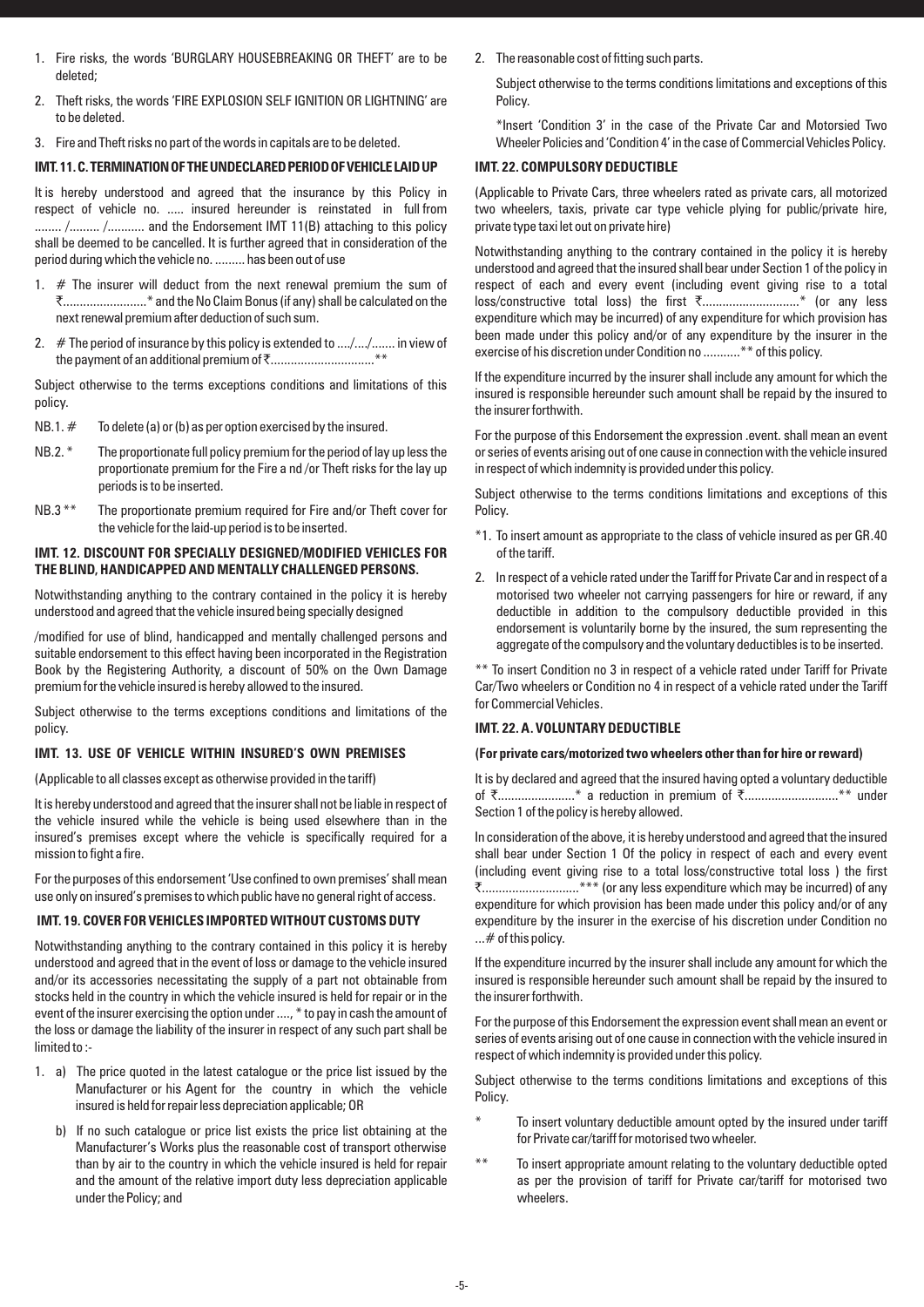- To insert aggregate amount of voluntary deductible opted and the compulsory deductible applicable to the vehicle insured as in G.R. 40.
- # To insert policy condition No. 3 of the tariff for private car/tariff for motorised two wheelers.

## **IMT. 24. ELECTRICAL / ELECTRONIC FITTINGS**

(Items fitted in the vehicle but not included in the manufacturer's listed selling price of the vehicle. Package Policy only)

In consideration of the payment of additional premium of  $\bar{\tau}$ .......................... notwithstanding anything to the contrary contained in the policy it is hereby understood and agreed that the insurer will indemnify the insured against loss of or damage to such electrical and/ or electronic fitting(s) as specified in the schedule whilst it/these is/are fitted in or on the vehicle insured where such loss or damage is occasioned by any of the perils mentioned in Section.1 of the policy.

The insurer shall, however, not be liable for loss of or damage to such fitting(s) caused by/as a result of mechanical or electrical breakdown.

Provided always that the liability of the insurer hereunder shall not exceed the Insured's Declared Value (IDV) of the item. Subject otherwise to the terms conditions limitations and exceptions of this Policy.

#### **IMT. 25. CNG/LPG KIT IN BI-FUEL SYSTEM (Own Damage cover for the kit)**

In consideration of the payment of premium of `.............................\* notwithstanding anything to the contrary contained in the policy it is hereby understood and agreed that the insurer will indemnify the insured in terms conditions limitations and exceptions of Section1 of the policy against loss and/or damage to the CNG/LPG kit fitted in the vehicle insured arising from an accidental loss or damage to the vehicle insured, subject to the limit of the Insured's Declared Value of the CNG/LPG kit specified in the Schedule of the policy.

Subject otherwise to the terms conditions limitations and exceptions of this Policy.

To insert sum arrived at in terms of G.R.42.

## **IMT. 26. FIRE AND/OR THEFT RISKS ONLY (Not applicable for Miscellaneous and Special Types of vehicles ratable under Class-D and Motor Trade Policies under Classes-E, F and G of the Commercial Vehicles Tariff)**

Notwithstanding anything to the contrary contained in the policy it is hereby understood and agreed that Section II of the Policy is deemed to be cancelled and under Section I thereof the insurer shall only be liable to indemnify the insured against loss or damage by fire explosion self ignition lightning and/or burglary housebreaking theft and riot strike malicious damage terrorism storm tempest flood inundation and earthquake perils whilst the vehicle is laid up in garage and not in use.

Subject otherwise to the terms conditions limitations and exceptions of this Policy.

- NB. (I). In case of Fire Risk only, the words 'burglary housebreaking theft' are to be deleted.
- NB. (ii) In case of Theft Risk only, the words 'fire explosion self ignition lightning riot strike malicious damage terrorism storm tempest flood inundation and earthquake perils' are to be deleted.

## **IMT. 27. LIABILITY AND FIRE AND/OR THEFT (Not applicable for Miscellaneous and Special Types of vehicles rateable under Class of the Tariff for Commercial Vehicles)**

Notwithstanding anything to the contrary contained in the policy it is hereby understood and agreed that Section I of the Policy the insurer shall not be liable there under except in respect of loss or damage by fire explosion self ignition lightning and/or burglary housebreaking theft and riot strike malicious damage terrorism storm tempest flood inundation and earthquake perils.

Subject otherwise to the terms conditions limitations and exceptions of the Policy.

NB. (I). In case of Liability and Fire Risks only, the words 'burglary housebreaking theft' are to be deleted.

NB. (ii). In case of Liability and Theft Risks only, the words 'fire explosion self ignition lightning riot strike malicious damage terrorism storm tempest flood inundation and earthquake perils' are to be deleted.

## **IMT. 30. TRAILERS. (Applicable to Private Cars Only)**

In consideration of the payment of an additional premium it is hereby understood and agreed that the indemnity granted by this policy shall extend to apply to the Trailer (Registration No..............). Provided always that

- \*1. the IDV of such Trailer shall be deemed not to exceed ......\* \*
- 2. the term 'Trailer' shall not include its contents or anything contained thereon.
- 3. such indemnity shall not apply in respect of death or bodily injury to any person being conveyed by the said Trailer otherwise than by reason of or in pursuance of a contract of employment.

Subject otherwise to the terms, conditions limitations and exceptions of this Policy.

- Delete in the case of Liability to the public Risks only policies.
- \*\* Insert value of trailer as declared at inception of insurance or any renewal thereof.

## **IMT. 31. RELIABILITY TRIALS AND RALLIES [Private Cars and Motorised Two Wheelers]**

In consideration of the payment of an additional premium it is hereby understood and agreed that the indemnity granted by this Policy is extended to apply whilst the vehicle insured is engaged in .......... .......\*. to be held at ....\*\*... on or about the date of ......../........./............ under the auspices of ....... ..............#

Provided that:-

- 1. No indemnity shall be granted by this Endorsement to ......... #
- 2. This Policy does not cover use for organised racing, pace making or speed testing.
- 3. During the course of the .......\* the Insurer shall not be liable in respect of death of or bodily injury to any person being carried in or upon or entering or getting on to or alighting from the vehicle insured at the time of the occurrence of the event out of which any claim arises.

 $# #$  It is further understood and agreed that while the vehicle insured is engaged in ...........\* the insured shall bear the first  $\bar{\tau}$ .................................@ (or any less amount for which the claim may be assessed) of each and every claim under Section I of this Policy.

Provided that if the insurer shall make any payment in exercise of its discretion under Condition No. 3 of the policy in settlement of any claim and such payment includes the amount for which the insured is responsible by reason of this Endorsement the insured shall repay to the insurer forthwith the amount for which the insured is so responsible.

For the purpose of this Endorsement the expression claim shall mean a claim or series of claims arising out of one event.

Subject otherwise to the terms conditions limitations and exceptions of this Policy.

\*To insert the name of the event  $@$  To insert  $\bar{\tau}$  5000/- for Private cars or  $\bar{\tau}$  2500/for motorised two wheelers. For the duration of the event the deductible under Section 1 of the policy for the purpose of IMT 22 will be the amount stated in IMT 22 or the amount stated herein, whichever is higher.

\*\* To insert the venue of the event.

 $#$  To insert the name of the promoters of the event.

 $# #$  To delete this entire paragraph in case of Liability Only policies.

## **IMT. 49. EXCLUSION OF LIABILITY TO THE PUBLIC WORKING RISK (Except as required by the Motor Vehicle Act, 1988)**

It is hereby declared and agreed that except so far as is necessary to meet the requirements of the Motor Vehicles Act, 1988, the Insurer shall be under no liability under Section II of this Policy in respect of liability incurred by the Insured arising out of the operation as a tool of the Motor Vehicle or of plant forming part of the Motor Vehicle or attached thereto.

# **IMT. 53. SPECIFIED ATTACHMENTS (Special Type Vehicles)**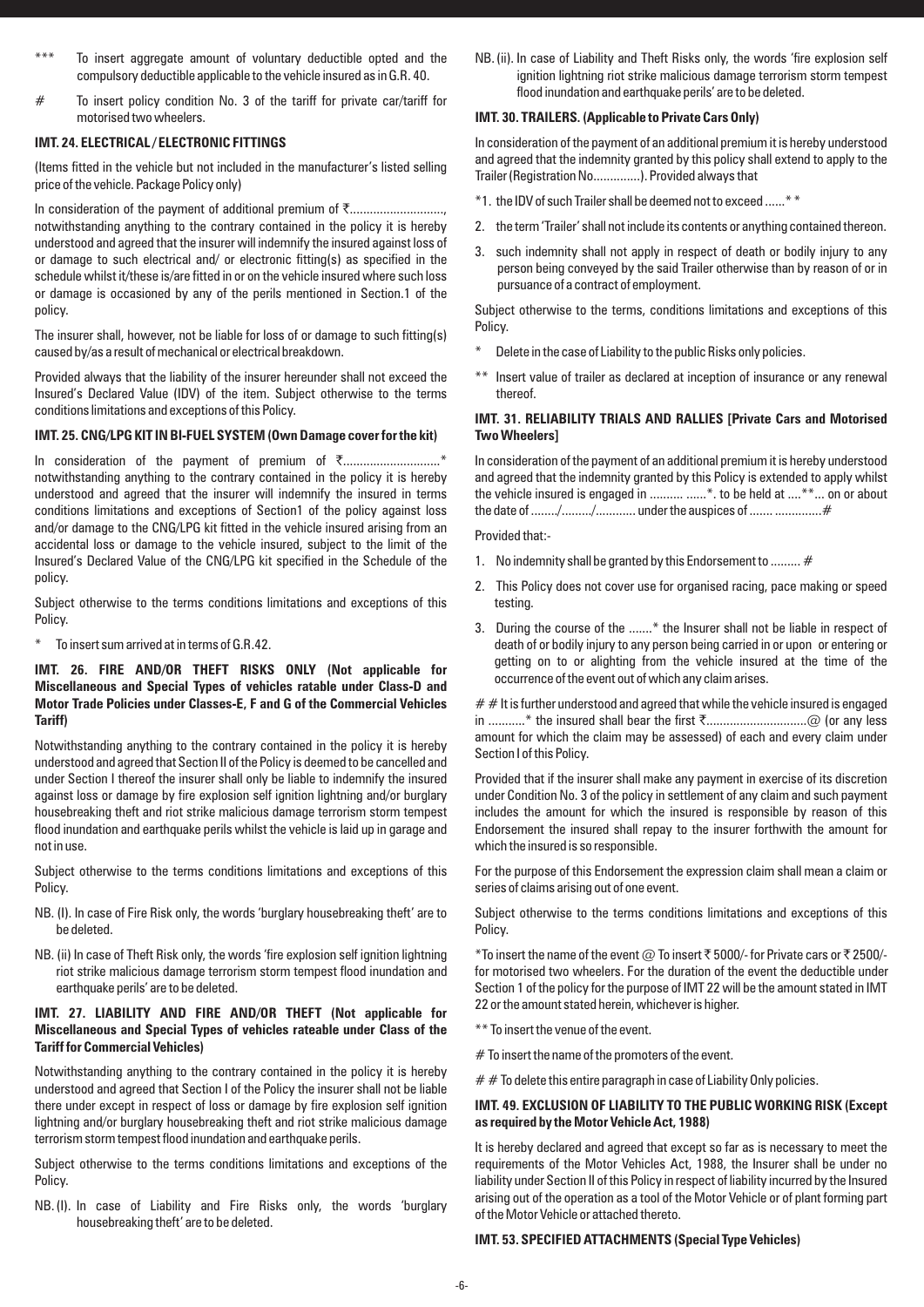It is hereby declared and agreed that while any attachment in the under noted .Schedule of attachments. is attached to the Motor Vehicle or is detached and out of use the indemnity provided by this Policy shall apply in respect of any such attachment as though it were the Motor Vehicle and had set against it in the Schedule the value set against it in the under noted.

Schedule of Attachments

Schedule of Trailers

\* Description Insured's Declared value (IDV)

\* Insert make, number or some other means of identification.

**NOTE:** In the case of pedestrian controlled tractors insert in 'Description' in the Schedule of Attachments "any standard attachment of the ... Tractor supplied by the makers".

## **Add-on for Stand-Alone Own Damage Private Car Insurance Policy**

#### **Zero Depreciation**

#### UIN: IRDAN115RP0001V01201920/A0035V01201819

In consideration of the payment of an additional premium as specified and shown in the policy schedule, the Company hereby undertakes to deduct no amounts for depreciation in case of parts replaced on account of damage to the vehicle insured and/or to its accessories, arising out of any peril as covered under the Policy, however this endorsement shall be applicable to the first two (2) claims during the policy period and any subsequent claim(s) shall be subject to a deduction for depreciation at the rates mentioned in the policy terms and conditions.

Provided always that

- 1. Such claim has been admitted by the Company under Section I "Loss or Damage to the Vehicles Insured" of the Policy,
- 2. This add-on shall not be applicable in the event of Total Loss/ Constructive Total Loss of the vehicle insured under the Policy,
- 3. The Insured shall be liable for the Voluntary Deductible\* amount, as opted by the Insured for this add-on, for each and every claim payable under this addon,

\*Insured can opt for a Voluntary Deductible specifically for this add-on, which will be over and above the deductible applied under the basic Policy. In such a case, the discount will be provided in the premium calculated for this add-on.

Subject otherwise to the terms, exceptions, conditions and limitations of this Policy.

#### **Consumables Items**

## UIN: IRDAN115RP0001V01201920/A0008V01201920

In consideration of the payment of an additional premium of Rs by the Insured, it is hereby agreed and declared that notwithstanding anything to the contrary contained in the Policy the Company hereby extends the Policy to cover expenses incurred by the Insured on the Consumable Items in the event of damage to the vehicle insured and/or to its accessories, arising out of any peril as covered under the Policy.

For the purpose of this endorsement, Consumable Items shall mean those articles or substances which have specific uses and when applied to their respective uses are either consumed totally or are rendered unfit for continuous and permanent use.

Such Consumable Items will include nut and bolt, screw, washers, grease, lubricants clip, ac gas, bearings, distilled water, engine oil, oil filter, fuel filter, break oil and the like.

Subject otherwise to the terms, exceptions, conditions and limitations of this Policy.

## **Garage Cash**

## UIN: IRDAN115RP0001V01201920/A0037V01201819

In consideration of the payment of an additional premium as specified and shown in the policy schedule, the Company hereby undertakes to:

• Pay a daily allowance, as stated in the schedule, to the Insured for each and every completed day for which the Insured's vehicle is under repair in a garage, due to loss/damage to the vehicle on account of a peril covered under the Policy, subject to the maximum number of days as specified in the schedule

Pay the lump-sum amount as stated in the schedule, in the event of Total loss/Constructive Total Loss of the Insured's vehicle

#### Provided always that:

- 1. Such claim is admitted by the Company under Section I -"Loss or Damage to the Vehicles Insured" of the Policy
- 2. The insured vehicle has been under repair for a minimum number of days, as stated in the schedule, post which the claim under this add-on will be payable from the day such vehicle was delivered to the garage
- 3. In case of theft of the vehicle, the vehicle is not recovered within 90 days from the day of the theft.
- 4. Not more than three claims will be payable under this add-on
- 5. Claim under this add-on is intimated to the Company within 24 hours of loss or damage
- 6. Claim under this add-on is serviced in the authorized garages of the Company
- 7. The duration for which the Insured's vehicle is under repair in a garage due to loss/damage to the vehicle, and for which the Company will be liable for claim in respect of this add-on will be reckoned from the day after the insured vehicle is delivered to the Garage till the day immediately preceding the date of discharge or date of invoice for such repair as prepared by the garage, whichever is earlier
	- a) The company will not be liable for any further payment under this add-on for the specific accidental loss or damage once the vehicle is removed from the garage
- 8. Company will not be liable for any delays on account of
	- a) Delay of more than 24 hours, in delivering insured vehicle to the garage from the time of occurrence of accidental damage or loss
	- b) Non-availability of spare parts required for repair

Subject otherwise to the terms, conditions and limitations of the Policy.

## **NCB Protect**

#### UIN: IRDAN115RP0001V01201920/A0038V01201819

Notwithstanding anything to the contrary contained in the Policy and in consideration of the payment of an additional premium of Rs by the Insured, it is hereby agreed and declared that the Insured will be entitled to No Claims Bonus as per the following Table 1, under Section I – "Loss or Damage to the Vehicles Insured" of the Policy.

## **Table 1: Table of NCB Benefits**

Plan 1 - One Step Down

|                                            | NCB Benefit in the event of XX claims<br>in the current policy period |          |          |          |
|--------------------------------------------|-----------------------------------------------------------------------|----------|----------|----------|
| Number of prior claim free<br>policy years | $XX = 0$                                                              | $XX = 1$ | $XX = 2$ | $XX = 3$ |
|                                            | 20%                                                                   | $0\%$    | $0\%$    | $0\%$    |
|                                            | 25%                                                                   | 20%      | 0%       | 0%       |
| 2                                          | 35%                                                                   | 25%      | 20%      | $0\%$    |
| 3                                          | 45%                                                                   | 35%      | 25%      | 20%      |
| 4 and above                                | 50%                                                                   | 45%      | 35%      | 25%      |

Plan 2- Two Step Down

|                                            | NCB Benefit in the event of XX claims<br>in the current policy period |          |          |          |
|--------------------------------------------|-----------------------------------------------------------------------|----------|----------|----------|
| Number of prior claim free<br>policy years | $XX = 0$                                                              | $XX = 1$ | $XX = 2$ | $XX = 3$ |
|                                            | 20%                                                                   | $0\%$    | $0\%$    | $0\%$    |
|                                            | 25%                                                                   | $0\%$    | $0\%$    | 0%       |
| 2                                          | 35%                                                                   | 20%      | $0\%$    | $0\%$    |
| 3                                          | 45%                                                                   | 25%      | 20%      | $0\%$    |
| 4 and above                                | 50%                                                                   | 35%      | 25%      | 20%      |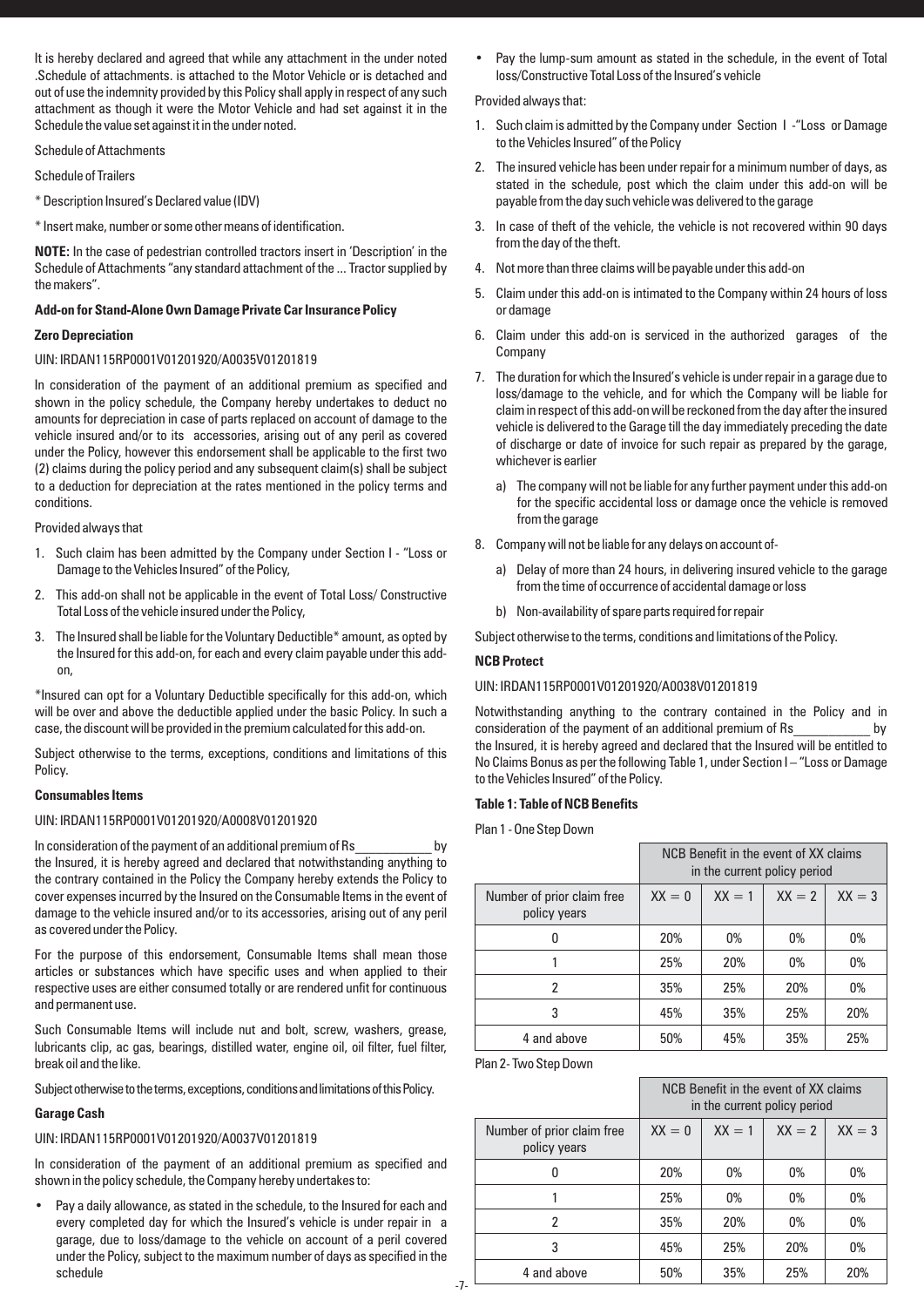Insured shall not be entitled to any No Claim Bonus, if more than three claims are lodged by the Insured during the same Policy Period under Section I – "Loss or Damage to the Vehicles Insured" of the Policy.

Insured shall not be entitled to any No Claim Bonus, if more than three claims are lodged by the Insured during the same Policy Period under Section I – "Loss or Damage to the Vehicles Insured" of the Policy.

Subject otherwise to the terms, exceptions, conditions and limitations of this Policy.

## **Return to Invoice**

## UIN: IRDAN115RP0001V01201920/A0036V01201819

In consideration of the payment of an additional premium as specified and shown in the policy schedule, the Company hereby undertakes to pay the Sum Insured under this add-on, determined as the difference between the Insured's Declared Value (IDV) of the insured vehicle and the total actual expenses incurred towards acquisition of a new vehicle of similar make and model to the insured, as specified in the on-road price listed by the manufacturer/Dealer upon the occurrence of Total Loss/ Constructive Total Loss as defined in the Policy

## Provided always that

On-road price means the actual expense incurred towards acquisition of a new vehicle and includes the value of factory fitted accessories or car dealer accessories at the time of purchase. On road price will also include any amount paid towards registration of the insured Vehicle, road tax and cost of insuring the vehicle.

In case of obsolete models, the last selling price of the vehicle will be considered to pay the Sum Insured under this add-on

Subject otherwise to the terms, exceptions, conditions and limitations of this Policy.

## **Engine Protect Plus**

## UIN: IRDAN115RP0001V01201920/A0009V01201920

In consideration of the payment of an additional premium as specified and shown in the policy schedule, the Company hereby undertakes to indemnify the Insured for expenses incurred in repair or replacement due to consequential damages arising out of water ingression/leakage of lubricating oil leading to loss or damage to:

- **Engine Parts**
- Differential Parts
- Gear Box Parts of the Insured's vehicle. Provided always that:
- 1. For the purpose of this add-on, 'Consequential Damage' would mean "the damage more specifically expressed hereinabove caused to an insured vehicle not arising directly from an insured peril but as a direct consequence to the same".
- 2. 'Engine Parts' would mean all internal lubricated parts of the engine including pistons, pins and rigs, all pulleys camshaft, followers, cam bearings, connecting rods and bearings, crankshaft and main bearings, dipstick and tube, eccentric shaft, engine heads and engine blocks, engine mounts and cushions, engine torque strut, flywheel and flywheel ring gear, harmonic balancer, intake and exhaust manifolds, oil pan, oil pumps, push rods, valves, springs, guides, seats, and lifters, rocker arms, shafts, and bushings, timing covers, timing gears, chain, belt tensioners, retainers, vacuum pump, valve covers, and water pumps. fuel injection pump (for diesel engines only) and fuel heater (for diesel engines only).
- 3. 'Differential Parts' would mean all internally lubricated parts contained within the differential housing including axle shafts, constant velocity joints, bearings, final drive housing, four wheel drive hubs and bearings, retainers, transaxle housing and universal joints, drive shafts, hub bearings and supports
- 4. 'Gear Box Parts' would mean all internally lubricated parts contained within the transmission case including cooler, cooler lines, filer tubes and dipsticks, internal linkage, mounts, oil pans, torque convertor, transfer case, transmission and transfer case, transmission park base assembly, vacuum modulator, gear shafts, and gear box.
- 5. In case of an accident, payment under this add-on would be made only when there is evidence of under carriage damage to Engine Parts and/or Gear

Box Parts and/or Differential Parts leading to oil leakage and resulting into damage to covered parts as mentioned above.

## **6. The Company would not be liable for:**

- a) Any claims where the subject matter of claims is covered under any other type of insurance policy with any other insurer or manufacturer's warranty including recall campaign or under any other such packages at the same time.
- b) Cost of lubricants in case of loss due to leakage and flushing of consumables.
- c) Any claim which is intimated to the Company after 30 days of the happening of loss or damage.
- d) Any claim where the repair has been carried out without prior approval from the Company
- e) Any claims related to loss or damage due to wear and tear

#### **Road Side Assistance**

#### UIN: IRDAN115RP0001V01201920/A0039V01201819

In consideration of the payment of an additional premium as specified and shown in the policy schedule, the Company hereby undertakes to provide the Insured, upon his request, with a maximum of four claims related to any one or more of the following emergency assistance services in any area where the Company has its presence through its network garages or through the network of the service provider:

- 1. **Towing on breakdown/accident:** In the event of the Insured's vehicle being immobilized or rendered unfit for the purpose of driving on the road, the Company would provide appropriate towing services to the nearest garage (within a radius of 50 kms from the location of the breakdown/accident), provided always that any charges for a distance beyond the one mentioned herein shall be borne by the Insured.
- 2. **Breakdown support over phone:** In the event of minor mechanical errors/faults/non-functioning of the Insured's vehicle or any part thereof, the Company would provide the Insured with telephonic assistance to come up with solutions for such minor mechanical errors/faults/non- functioning of the Insured's vehicle.
- 3. **Arrangement/Supply of fuel:** In the event of the Insured's vehicle being immobilized due to emptying of fuel tank, the Company would arrange for supply of up to five liters of fuel, at the location of the breakdown. Provided always that all labor costs and conveyance costs would be borne by the Company and all expenses on fuel would be borne by the Insured.
- 4. **Emptying of fuel tank:** In the event of the fuel tank of the Insured's vehicle being filled with a wrong type of fuel, the Company would arrange for emptying of fuel tank with the help of appropriate technicians and if required, arrange for towing the Insured's vehicle to nearest garage for the purpose of emptying the fuel tank, provided always that all charges towards the towing of the vehicle would be borne by the Insured.
- 5. **Arrangement of keys:** In the event of the Insured losing the keys of the Insured's vehicle, the Company would arrange for pick up and delivery of the spare keys of the Insured's vehicle to the place where the Insured's vehicle is located. Alternatively, the Company would provide the service of unlocking the Insured's vehicle with the help of vehicle technicians at the location of the Insured's vehicle. Provided always that all labour and conveyance costs would be borne by the Company and the Insured would be required to submit an identity proof to prove his ownership of the Insured's vehicle, before availing such service. Provided always that this service would be provided only within a range of 100 kms from the location where the loss has occurred.
- 6. **Battery jump start:** In the event of the Insured's vehicle being immobilized due to a run down battery, the Company would arrange for a vehicle technician to jump start the Insured's vehicle with appropriate means. Provided always that any cost of charging/replacement of battery would be borne by the Insured and all labour and conveyance costs, towards battery jump start assistance, would be borne by the Company.
- 7. **Message Relay:** In the event of the Insured's vehicle getting immobilized as a result of an accident and/or breakdown, the Company would arrange to send urgent message to the specified persons, as requested by the Insured, through available means of communication.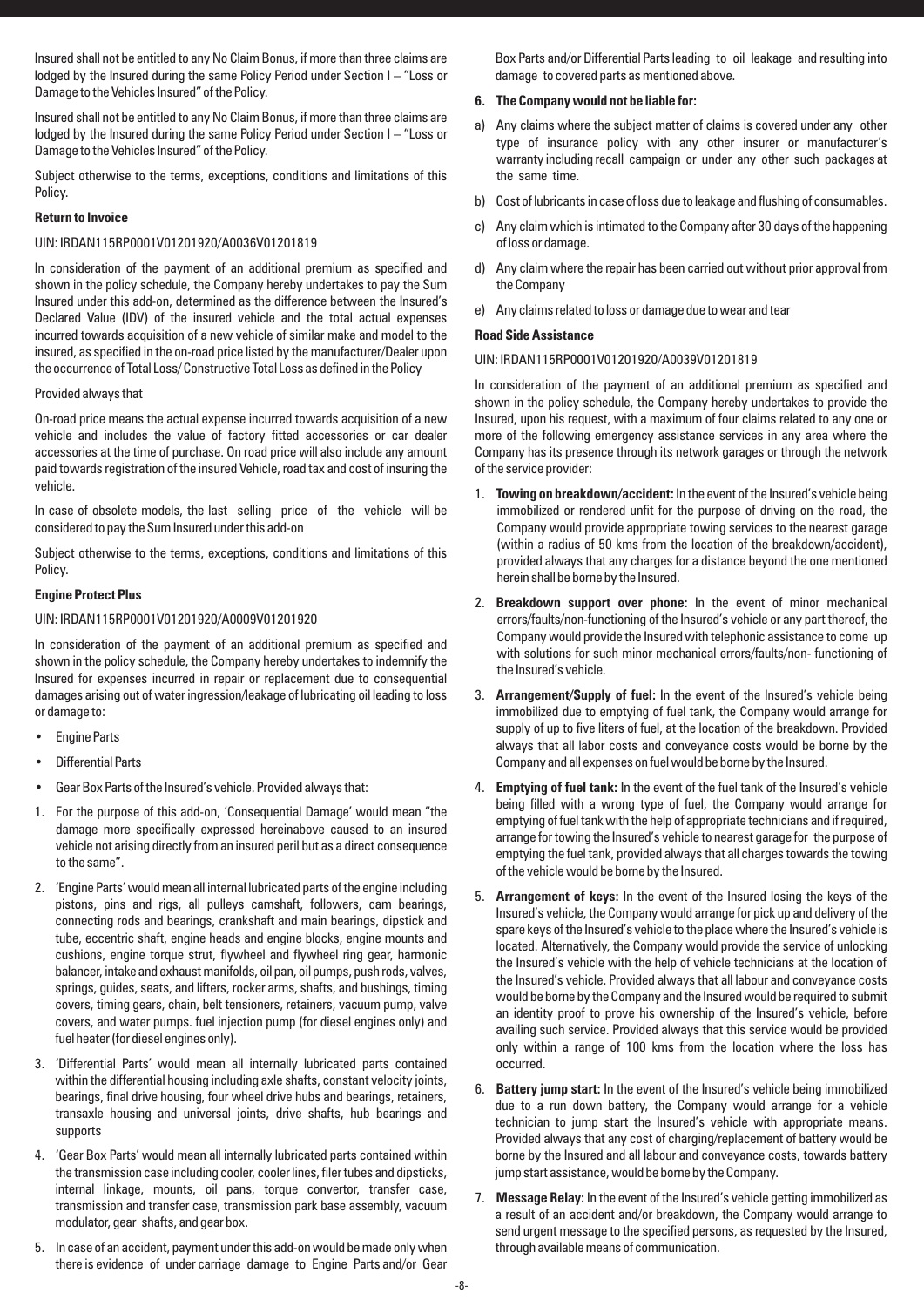- 8. **Flat Tyre:** In the event of the Insured's vehicle being immobilized due to a flat tyre, the Company would assist the Insured by:
	- a) Organizing for a vehicle technician to replace the flat tyre with the spare stepney tyre of the vehicle at the location of breakdown or in the event of repairs not being possible at the place of breakdown
	- b) By arranging to take the flat tyre to the nearest place of repair and delivering the tyre back to the place of breakdown & attaching it to the Insured's vehicle.

Provided always that any expenses on material/spare parts and any other incidental costs, if required while carrying out the repairs, would be borne by the Insured and the expenses on labour cost and conveyance cost, in relation to point (a) and (b) above, would be borne by the Company.

- 9. **Minor Repairs:** In the event of the Insured's vehicle being immobilized due to a minor mechanical/electrical fault, the Company would assist the Insured by sending a vehicle technician to the location of breakdown to carry out the Minor Repairs. Provided always that
	- a) The expenses on labour cost and conveyance cost would be borne by the Company
	- b) Minor Repairs, for the purpose of this add-on, would be defined as repairs which can be carried out at the location of breakdown/ accident, requiring no spares and less than 45 minutes of labour time.
- 10. **Arrangement of rental vehicle:** In the event of the Insured's vehicle being immobilized due to a breakdown/accident, the Company would facilitate arrangement for alternative mode of conveyance, from the place of breakdown /accident, to the destination, as desired by the Insured at the time of breakdown/accident. The Company would intimate the Insured of all charges payable to the rental vehicle and all such charges would be borne by the Insured.
- 11. **Arrangement of Accommodation:** In the event of the Insured's vehicle being immobilized due to a breakdown/accident, the Company would facilitate arrangement for hotel accommodation in a place near the place of breakdown/accident. The Company would intimate the Insured of all charges payable for such accommodation and all such charges would be borne by the Insured.
- 12. **Referring a Legal Advisor:** In the event of an accident involving the Insured's vehicle as a result of which the Insured requires the services of a legal advisor, the Company would arrange for the Insured the telephonic contact details of an appropriate legal advisor belonging to an area as requested by the Insured. Provided always that:
	- a) The breakdown/accident has taken place atleast 50 kms away from the Insured's place of residence, as per the address declared by the Insured at the time of Policy issuance
	- b) The Company would intimate the Insured of all charges payable for the services of such legal advisor and all such charges would be borne by the Insured.
- 13. **Referring a Hospital:** In the event of an accident involving the Insured's vehicle as a result of which the Insured and/or any of the travelling passengers requires medical care, the Company would arrange for the Insured the telephonic contact details of an appropriate hospital near the location of accident. Provided always that the breakdown/accident has taken place atleast 50 kms away from the Insured's place of residence, as per the address declared by the Insured at the time of Policy issuance.
- 14. **Taxi Benefits:** In the event of the Insured's vehicle being immobilized due to an accident/breakdown, the Company shall provide free travel of the occupants of the Insured vehicles upto a distance of 50 kilometers. Provided always that:
	- a) The event has occurred 50kms away from the Insured's place of residence as declared by the Insured at the time of policy issuance.
	- b) Any charges for a distance beyond the covered distance as stated above shall be borne by the Insured.

In the unlikely event of the Company being unable to arrange for this service, the Company may request the Insured to arrange for the taxi on his own and submit the bill for the pre-authorized amount for reimbursement to the Company.

15. **Accommodation Benefits:** In the event of the Insured's vehicle being immobilized due to an accident/breakdown, the Company shall provide occupants of the Insured vehicle with a hotel accommodation for one day, for a maximum of  $\bar{\tau}$  5000.

Provided always that:

- a) The breakdown/accident has taken place at least 100 kms away from the Insured's place of residence, as declared by the Insured at the time of Policy issuance.
- b) The required time of repair of the Insured vehicle exceeds 12 hours from the time of the accident/breakdown.
- c) The number of individuals seated in the Insured vehicle is not more than the maximum seating capacity of the Insured vehicle.

In the unlikely event of Company being unable to arrange for this service, the Company may request the Insured to arrange for accommodation on his own and submit the bill for the pre-authorized amount for reimbursement to the Company.

Claim under this add-on will have no impact on NO claim bonus earned on the base comprehensive policy. NO claim bonus will remain intact even after a claim under this add-on.

The Company would not be liable for:

- 1. Providing the abovementioned services under conditions of earthquake, war, invasion, rebellion, revolt, riot, civil commotion, civil war, exceptional adverse weather conditions, acts of terrorism, nuclear fission, strike, act(s) of government(s)/government agencies/judicial/ quasi-judicial authorities.
- 2. Any claims where the Insured's vehicle is being used for the purpose of racing, rallying, motor-sports, or is not being used/driven in accordance with applicable laws and regulations.
- 3. Any claim where the Insured's vehicle can be safely transferred on its own power to the nearest garage/workshop.
- 4. Any claims triggered by theft; any kind of consequential losses.
- 5. Any loss which is covered under any other insurance policy or manufacturer's warranty or recall campaign or under any other such packages at the same time.
- 6. Any expenses for supply or replacement of parts/consumables.
- 7. Any loss/damage caused to the Insured's vehicle when it is being used/driven against the recommendations of the owner's/manufacturer's manual.
- 8. Any claims where services have been availed of without the prior consent of the Company.

## **Key Protect**

#### (UIN: IRDAN115RP0001V01201920/A0010V01201920)

In consideration of the payment of an additional premium as specified and shown in the policy schedule, the Company hereby undertakes to pay upto an amount as stated in the Schedule, to indemnify the Insured for the cost incurred towards repairing/replacing the car keys and / or locks and/ or lockset, including the locksmith charges, upon the occurrence of theft/burglary/ loss of or damage to the keys and /or lock and /or the lockset of the Insured's vehicle, during the Policy Period.

Provided always that

- 1. Not more than two claims would be payable under this add-on for a Policy Period
- 2. A claim deductible of 1% of the admissible claim amount would apply for each claim, subject to a minimum of Rs.250.
- 3. A claim resulting from burglary or theft is supported by a First Information Report (FIR) with the Police
- 4. The replaced keys/ lock/ lockset should be of same nature and kind as the one for which the claim is being made
- 5. Any loss or damage to the keys/ lock/ lockset is reported to the Company within 30 days of such loss or damage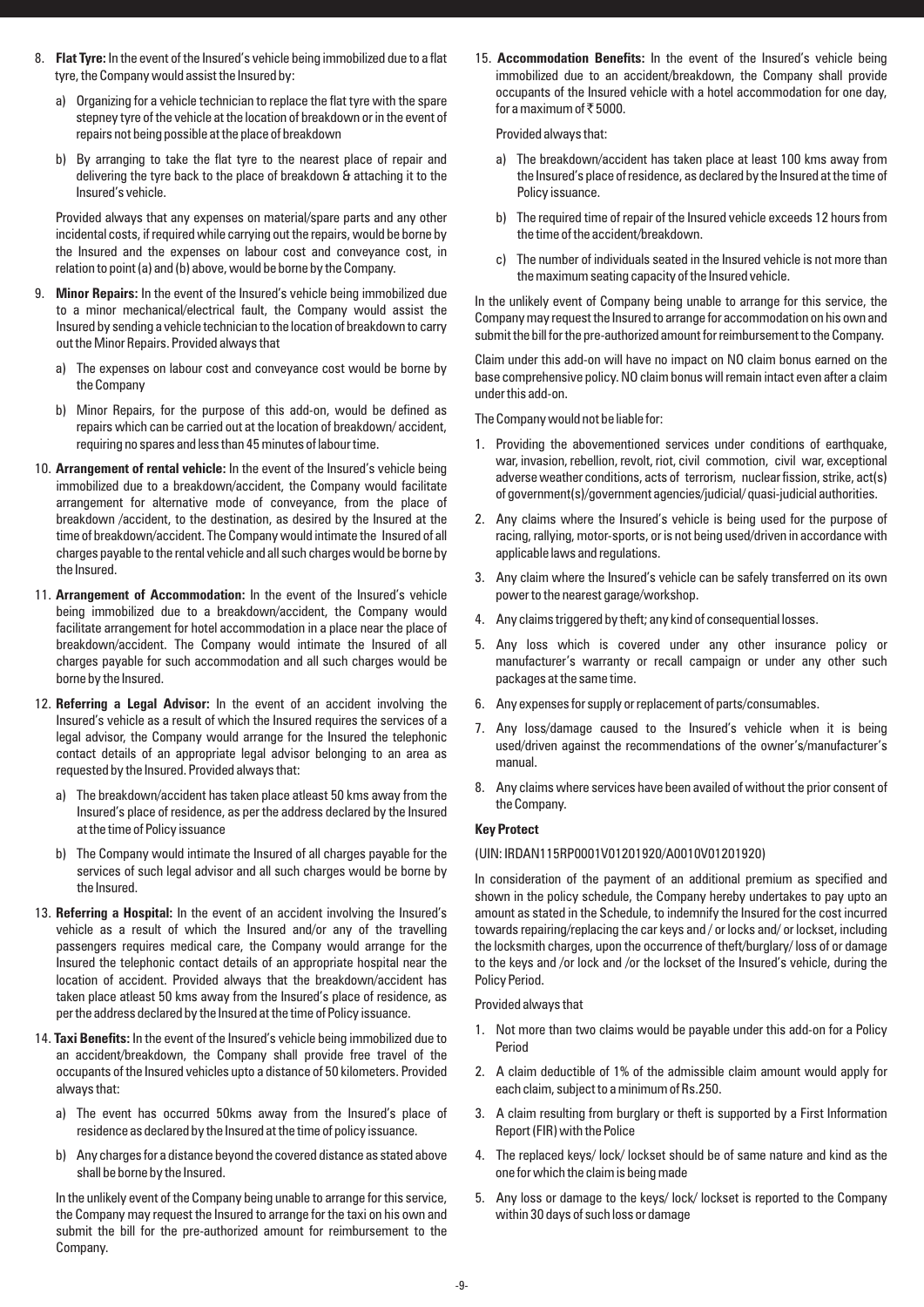- 6. Replacement of key(s) only would be done only for broken or damaged keys. In case of theft of key(s), entire set comprising of key, lock and lockset would be replaced.
- 7. The Company would not be liable for:
	- a. Any claim within the first 5 days of the happening of loss. However, in cases related to theft/burglary, this exclusion would not be applicable
	- b. Any damage/ loss to keys/lock/lockset due to malicious activities, any deliberate or criminal act, excluding theft / burglary.
	- c. Any loss or damage to the lock or lockset prior to the loss or theft of keys
	- d. Any loss or damage to the lock only
	- e. Any loss or damage covered under the manufacturer's warranty
	- f. Any claim where the Insured is not able to provide the invoices/receipts for the payments made
	- g. Any loss or damage caused by radiation, radioactive contamination or the hazardous properties of any explosive, corrosive, invasive or toxic substance or material.
	- h. Any loss or destruction of, or damage to, any part of the Insured's vehicle other than the keys of the Insured's vehicle, its associated lock, ignition system, any immobilizer, infra-red handset and/or alarm attached to the fob.
	- i. Loss or damage caused by war, invasion, foreign enemy hostilities (whether war is declared or not), civil war, terrorism, rebellion, revolution, military force or coup, or the actions of any lawful government or public or local authority.
	- j. Any kind of consequential losses

Claim under this add-on will have no impact on NO claim bonus earned on the base comprehensive policy. NO claim bonus will remain intact even after a claim under this add-on.

#### **Loss of Personal Belongings**

(UIN: IRDAN115RP0001V01201920/A0011V01201920)

#### **Plan A**

In consideration of the payment of an additional premium as specified and shown in the policy schedule, the Company hereby undertakes to indemnify the Insured, upto an amount as stated in the Schedule, for the loss of his personal belongings on account of damage to or theft from the Insured's vehicle.

Provided always that:

- 1. A deductible of Rs.500 would be applicable for each claim under this add-on
- 2. A First Investigation Report (FIR) is registered with the Police for such loss
- 3. The Company would not be liable for:
	- a. Any loss in open top or convertible cars unless the belongings are kept in the locked boot
	- b. Any loss of money, securities, cheques, bank drafts, credit or debit cards, jewellery, gems, stones, contact lens, glasses, travel tickets, watches, laptops, mobiles, valuables, manuscripts, paintings, work of art.
	- c. Any loss of the personal belongings unless the Insured's vehicle is locked and all doors & windows are properly fastened while unattended.
	- d. Any loss of or damage to belongings carried in connection with any trade or business
	- e. Any theft from vehicles parked in no-parking zone and from un-attended vehicle after accident
	- f. Any claim intimated to the Company after 30 days of such loss.

## **Plan B**

In consideration of payment of an additional premium of Rs by the Insured, it is hereby agreed and declared that notwithstanding anything to the contrary contained in the Policy, the Company hereby undertakes to indemnify the Insured, upto an amount as stated in the Schedule, for the loss of his personal belongings, including mobile phones and /or laptops, on account of damage to or theft from the Insured's Vehicle.

Provided always that:

- 4. A deductible of Rs.500 would be applicable for each claim under this add-on, except when the claim is being made only for mobile phones and/or laptops
- 5. A First Investigation Report (FIR) is registered with the Police for such loss
- 6. The Company would not be liable for:
	- a. Any loss in open top or convertible cars unless the belongings are kept in the locked boot
	- b. Any loss of money, securities, cheques, bank drafts, credit or debit cards, jewellery, gems, stones, contact lens, glasses, travel tickets, watches, valuables, manuscripts, paintings, work of art.
	- c. Any loss of the personal belongings unless the Insured's vehicle is locked and all doors & windows are properly fastened while unattended.
	- d. Any loss of or damage to belongings carried in connection with any trade or business
	- e. Any theft from vehicles parked in no-parking zone and from un-attended vehicle after accident
	- f. Any claim for a laptop/mobile phone not declared at the time of Policy issuance.
	- g. Any claim intimated to the Company after 30 days of such loss.
	- h. Any amount more than the market value of the mobile phones or laptops as stated at the time of Policy issuance, deducted appropriately for depreciation, at the rate of 60% for laptops and 15% for mobile phones.

Claim under this add-on will have no impact on NO claim bonus earned on the base comprehensive policy. NO claim bonus will remain intact even after a claim under this add-on.

## **Tyre Protect**

#### UIN IRDAN115RP0001V01201920/A0012V01201920

In consideration of the payment of an additional premium as specified and shown in the policy schedule, the Company will cover expenses for repair and/or replacement, as may be necessitated arising out of accidental loss or damage to tyre(s) and/or tube(s) due to,

- 1. Tyre side wall indentations due to external impact
- 2. Tyre burst due to incorrect air pressure
- 3. Damaged to tyre(s) and/or tubes due to external impact

The company will cover reimbursement of repair and/or replacement as per the scale given below:

#### **Where repair of the damaged tyre is possible**

Cost of repair

#### **Where repair of the damaged tyre is not possible**

| Unused Tread Depth* | <b>Reimbursement % of cost of</b><br>new tyre(s) and/or tube(s) |  |
|---------------------|-----------------------------------------------------------------|--|
| $>=7$ mm            | 100%                                                            |  |
| $>=5$ mm to $<7$ mm | 75%                                                             |  |
| $>=3$ mm to $<5$ mm | 50%                                                             |  |
| $<$ 3mm             | n%                                                              |  |

\*Unused Tread depth will be measured at the centre of the tread. Minimum 4 measurements at 4 different places will be taken for the purpose of arriving at means tread depth which will be the basis of indemnity under the coverage.

#### Provided always that

- 1. This add-on will not apply to total loss/constructive total loss (TL/CTL) of the insured vehicle.
- 2. The tyre(s) and/or tube(s) is/are repaired/replaced with prior authorization from ICICI Lombard GIC Company Limited.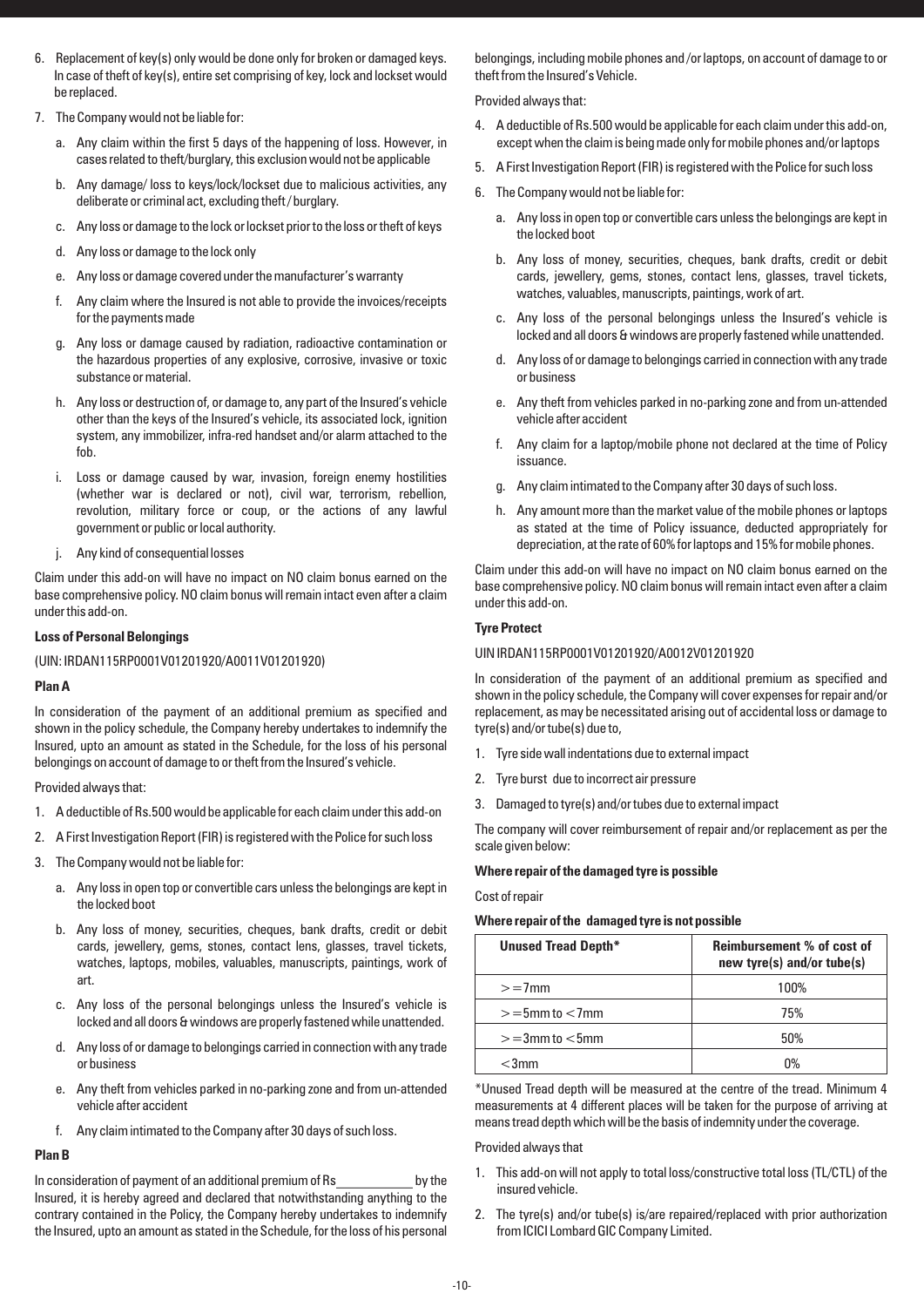Subject otherwise to the terms exceptions conditions and limitations of this Policy.

Claim under this add-on will have no impact on NO claim bonus earned on the base comprehensive policy. NO claim bonus will remain intact even after a claim under this add-on.

Important Conditions:

- 1. If during the Period of insurance any tyre(s) and/or tube(s) is/are replaced for any reason for which claim is not preferred under the coverage, cover on new tyre(s) and/or tube(s) would not be available unless details of new tyre(s) and/or tube(s) are informed to us and the same is endorsed on the policy.
- 2. All claims must be made/intimated to us within 3 working days of damage.
- 3. Tyre Protect is available as an add-on coverage to a customer purchasing ICICI Lombard GIC Company Limited Comprehensive Motor Insurance **Policy**
- 4. Whenever replacement of tyre(s) and/or tube(s) will be allowed, it will be of the same make and specification as fitted by the OEM's. However, if tyre(s) and/or tube(s) of similar specification is not available and replaced tyre(s) and/or tube(s) is/are superior to damaged one then we will not be liable for differential amount.
- 5. Maximum of 4 (four) replacements of tyre(s) and/or tube(s) will be allowed during the period of insurance i.e for policy of 12 months.
- 6. In case of replacement of four tyre(s) and/or tube(s) for which a claim is preferred under the coverage, replaced tyre(s) and/or tube(s) can be reinstated by way of endorsement by paying requisite premium.
- 7. If damage to tyre(s) and/or tube(s) is/are due to the accidental damage to the insured vehicle covered under "Own Damage" section of the policy. ICICI Lombard GIC Company Limited liability under this cover will be restricted to the difference of depreciation percentage applied under "Own Damage" section and as mentioned above basis the unused tread depth.

## **Exclusions:**

ICICI Lombard will not be liable:

- 1. For loss or damage arising out of natural wear and tear, mechanical failure or improper suspension geometry as specified by manufacturer.
- 2. For any loss or damage within first 15 days of inception of the policy.
- 3. For any loss or damage occurred prior to inception of the policy
- 4. For any loss or damage resulting into total loss of the vehicle
- 5. For theft of tyre(s)/tube(s) or its parts accessories without vehicle being stolen or theft of entire vehicle.
- 6. This add-on will not apply to total loss/constructive total loss (TL/CTL) of the insured vehicle.
- 7. If repair/replacement of tyres done at unauthorized garage
- 8. If the tyre(s) and/or tube(s) being claimed is different from tyre(s) and/or tube(s) insured/supplied as original equipment along with the vehicle unless informed to us and mentioned/endorsed on the policy.
- 9. For loss or damage arising out of any manufacturing defect or design including manufacturer's recall.
- 10. For minor damage or scratch not affecting the functioning
- 11. The tyre(s) and/or tube(s) is/are repaired/replaced without prior authorization from ICICI Lombard GIC Company Limited
- 12. For tyre(s) which has/have been used for its full specified life as per manufacturer's guideline or where unused tread depth is less than 3 mm.
- a. Unused Tread depth will be measured at the centre of the tread. Minimum 4 measurements at 4 different places will be taken for the purpose of arriving at means tread depth which will be the basis of indemnity under the coverage
- 13. Where a loss is covered with any other manufacturer's warranty or recall campaign or under any other such packages at the same time
- 14. For any excess mentioned in Policy schedule
- 15. The difference if any between the cost of the superior tyre(s) and/or tube(s) and that of the tyre(s) and/or tube(s) of similar specification, used for replacement.

**Warranty:** Warranted that the insured named herein/owner of the vehicle holds a valid Pollution Under Control (PUC) Certificate and/or valid fitness certificate, as applicable, on the date of commencement of the Policy and undertakes to renew and maintain a valid and effective PUC and/or fitness Certificate, as applicable, during the subsistence of the Policy. Further, the Company reserves the right to take appropriate action in case of any discrepancy in the PUC or fitness certificate

## **Grievance Clause**

For resolution of any query or grievance, Insured may contact the respective branch office of the Company or may call toll free no.1800-2666 or may approach us at the sub section "Grievance Redressal" on our website www.icicilombard.com (Customer Support section). However, if the resolution provided by us is not satisfactory you may approach Insurance Regulatory and Development Authority (IRDA) through the Integrated Grievance Management Section (IGMS) or IRDA Grievance Call Centre(IGCC) at their toll free no.155255. You may also approach Insurance Ombudsman, subject to vested jurisdiction, for the redressal of grievance. Details of Insurance Ombudsman offices are available at IRDA website: www.irdaindia.org, or on the Company's website at www.icicilombard.com.